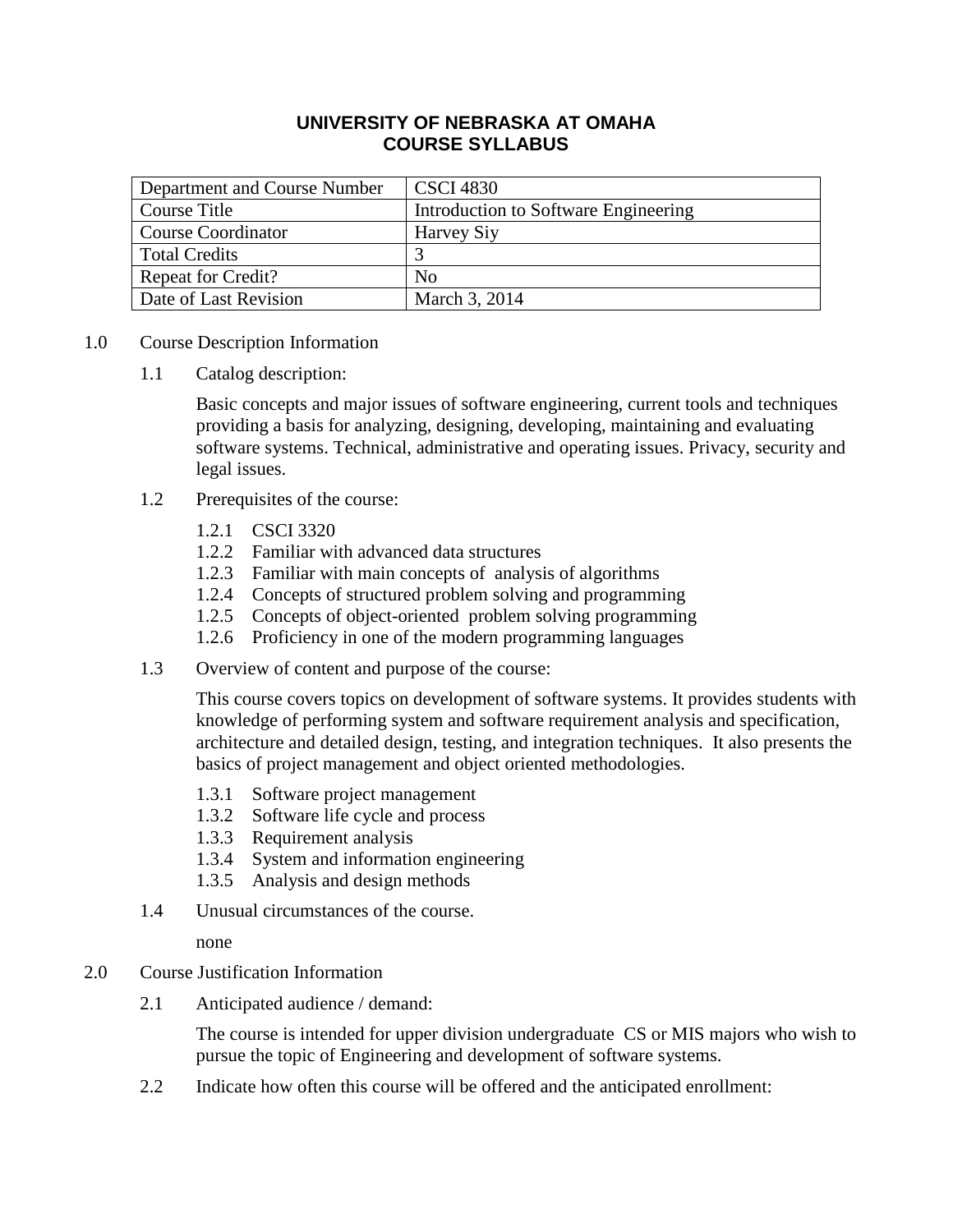Every semester

2.3 If it is a significant change to an existing course, please explain why it is needed:

n/a

- 3.0 List of performance objectives stated in learning outcomes in a student's perspective:
	- 3.1 Perform analysis and design of small and medium-sized software project using structured methods.
	- 3.2 Be able to participate in design of small and medium-sized software project using objectoriented software development methodologies.
	- 3.3 Prepare software project management documents.
	- 3.4 Be able to participate in a project team.
	- 3.5 Develop parts/whole prototype as well as implementation of small or medium-sized software projects.
	- 3.6 Introduce socio-technical and ethical issues in the development of real-world software systems.
- 4.0 Content and Organization Information
	- 4.1 List the major topics central to this course:
		- 4.1.1 Introduction
			- 4.1.1.1 FAQs about software engineering
			- 4.1.1.2 Professional and ethical responsibility
		- 4.1.2 Computer-based System Engineering\*
			- 4.1.2.1 Emergent system properties
			- 4.1.2.2 Systems and their environment
			- 4.1.2.3 System modeling
			- 4.1.2.4 The system engineering process
			- 4.1.2.5 System procurement
		- 4.1.3 Software Processes
			- 4.1.3.1 Software process models
			- 4.1.3.2 Process iteration
			- 4.1.3.3 Software specification
			- 4.1.3.4 Software design and implementation
			- 4.1.3.5 Software validation
			- 4.1.3.6 Software evolution
			- 4.1.3.7 Automated process support
		- 4.1.4 Project Management
			- 4.1.4.1 Management activities
			- 4.1.4.2 Project planning
			- 4.1.4.3 Project scheduling
			- 4.1.4.4 Risk management
		- 4.1.5 Managing People\*
			- 4.1.5.1 Limits to thinking
			- 4.1.5.2 Group working
			- 4.1.5.3 Choosing and keeping people
			- 4.1.5.4 The people capability maturity model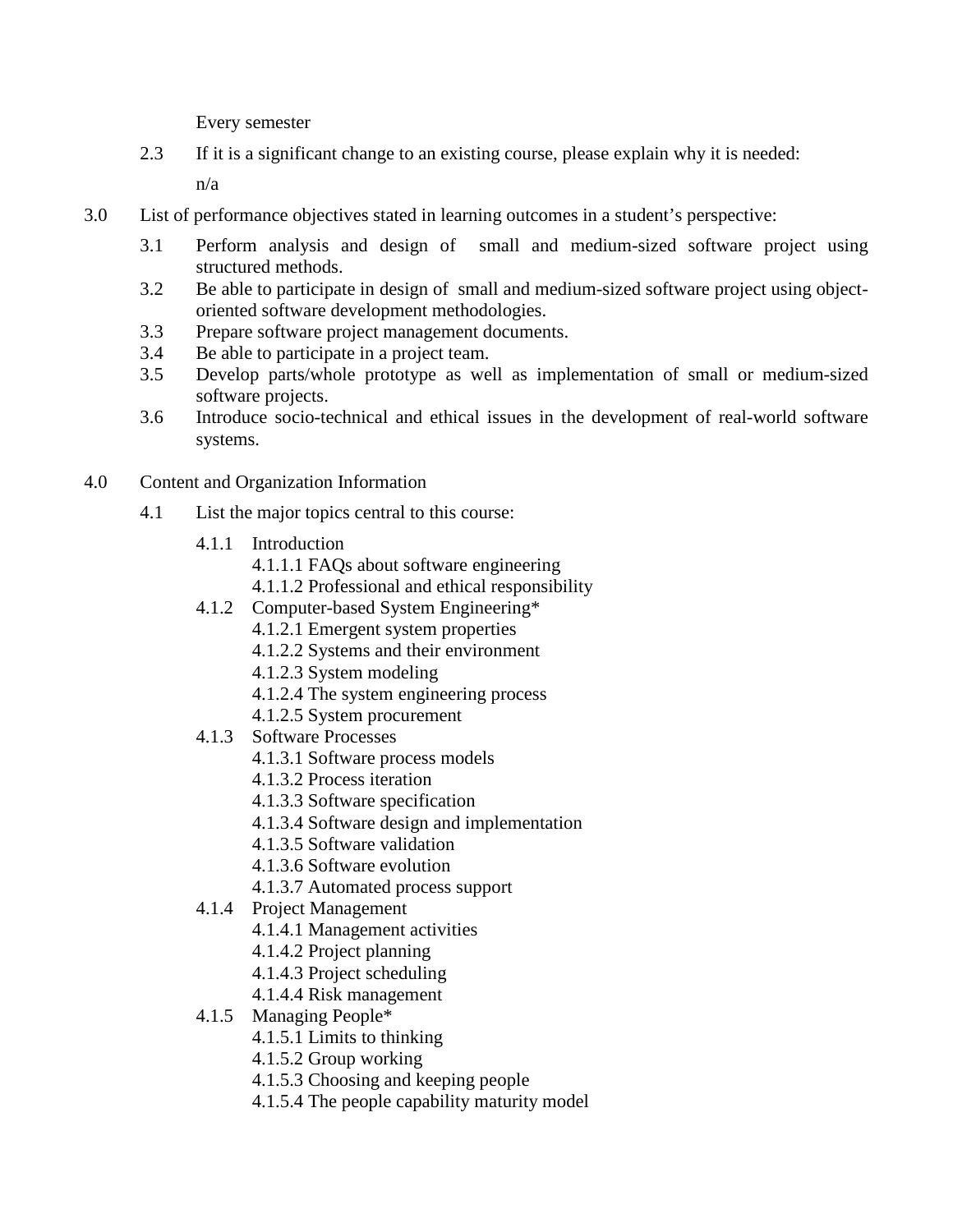- 4.1.6 Software Cost Estimation\*
	- 4.1.6.1 Productivity
	- 4.1.6.2 Estimation techniques
	- 4.1.6.3 Algorithmic cost modeling
	- 4.1.6.4 Project duration and staffing
- 4.1.7 Quality Management\*
	- 4.1.7.1 Quality assurance and standards
	- 4.1.7.2 Quality planning
	- 4.1.7.3 Quality control
	- 4.1.7.4 Software measurement and metrics
- 4.1.8 Process Improvement\*
	- 4.1.8.1 Process and product quality
	- 4.1.8.2 Process analysis and modeling
	- 4.1.8.3 Process measurement
	- 4.1.8.4 The SEI process capability maturity model
	- 4.1.8.5 Process classification
- 4.1.9 Software Requirements
	- 4.1.9.1 Functional and non-functional requirements
	- 4.1.9.2 User requirements
	- 4.1.9.3 System requirements
	- 4.1.9.4 The software requirements document
- 4.1.10 Requirements Engineering Processes\*
	- 4.1.10.1 Feasibility studies
	- 4.1.10.2 Requirements elicitation and analysis
	- 4.1.10.3 Requirements validation
	- 4.1.10.4 Requirements management
- 4.1.11 System Models
	- 4.1.11.1 Context models
	- 4.1.11.2 Behavioral models
	- 4.1.11.3 Data models
	- 4.1.11.4 Object models
	- 4.1.11.5 CASE workbenches
- 4.1.12 Software Prototyping\*
	- 4.1.12.1 Prototyping in the software process
	- 4.1.12.2 Rapid prototyping techniques
	- 4.1.12.3 User interface prototyping
- 4.1.13 Architectural Design\*
	- 4.1.13.1 System structuring
	- 4.1.13.2 Control models
	- 4.1.13.3 Modular decomposition
	- 4.1.13.4 Domain-specific architectures
- 4.1.14 Object-oriented Design\*
	- 4.1.14.1 Objects and object classes
	- 4.1.14.2 An object-oriented design process
	- 4.1.14.3 Design evolution
- 4.1.15 Design with Reuse\*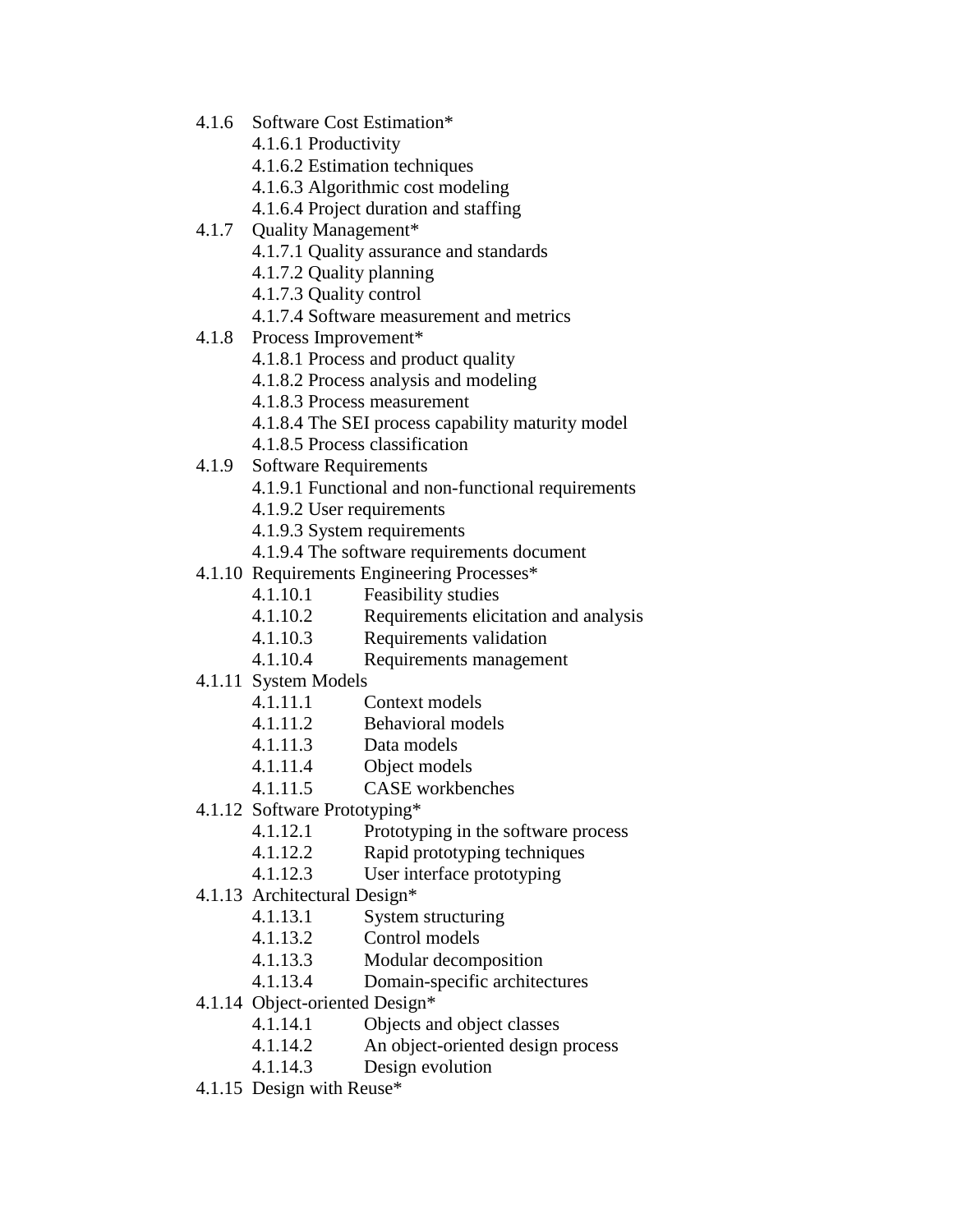- 4.1.15.1 Component-based development
- 4.1.15.2 Application families
- 4.1.15.3 Design patterns
- 4.1.16 User Interface Design\*
	- 4.1.16.1 User interface design principles
	- 4.1.16.2 User interaction<br>4.1.16.3 Information pres
		- 4.1.16.3 Information presentation
	- 4.1.16.4 User support
	- 4.1.16.5 Interface evaluation
- 5.0 Teaching Methodology Information
	- 5.1 Methods:

Most of the course materials are presented by lectures. Student's participation in class discussions are simulated by asking students opinion on the specific points of the topics.

5.2 Student role:

The student will attend lectures and demonstration, participate in discussion on assigned readings, and complete required examinations. Students form team of 3-4 members to go through most of the phases of developing a project. At the end of each phase team is required to deliver a formal document that presents the product developed in that phase.

### 6.0 Evaluation Information

6.1 Describe the typical types of student projects that will be the basis for evaluating student performance:

The student project is evaluated primarily based on the team performance. Each team is required to submit team and individual log of activities for individual evaluation consideration. Graduate students are required to write 2 three pages reports on the topic assigned by the instructor.

6.2 Describe the typical basis for determining the final grade (e.g. weighting of various student projects):

| Component               | Weight |
|-------------------------|--------|
| <b>Quizzes</b>          | 12%    |
| Assignments and project | 30%    |
| Mid-term examination    | 24%    |
| Class participation     | 5%     |
| Final examination       | 29%    |
| Graduate student paper  | 10%    |

Basis for determining the final grade (course requirements and grading standards) specifying distinction between undergraduate and graduate, if applicable.

6.3 Grading type: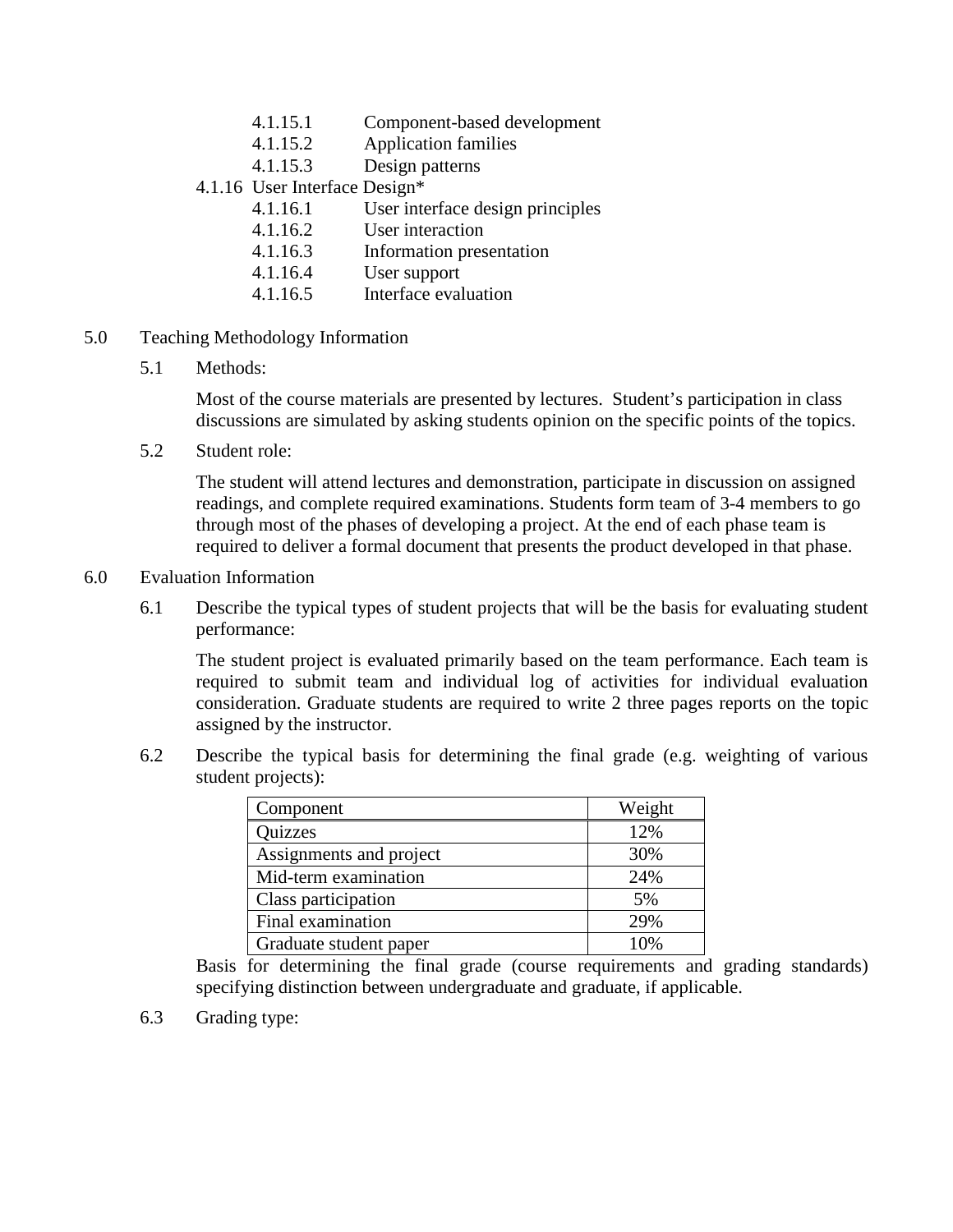| <b>Percent</b> | <b>Grade</b> | <b>Percent</b> | <b>Grade</b>  |
|----------------|--------------|----------------|---------------|
| $97 - 100$     | $A+$         | $77 - 79$      | $C+$          |
| $94 - 96$      | A            | $70 - 76$      | $\mathcal{C}$ |
| $90 - 93$      | $A-$         | $70 - 73$      | $C-$          |
| $87 - 89$      | $B+$         | $67 - 69$      | $D+$          |
| $84 - 86$      | R            | $64 - 66$      | D             |
| $80 - 83$      | $B-$         | $60 - 63$      | $D-$          |
|                |              | $0 - 59$       | F             |

- 7.0 Resource Material Information
	- 7.1 Textbooks and/or other required readings used in course:

Ian Sommerville. Software Engineering, 9th Ed., Addison-Wesley, 2009.

- 7.2 Other student suggested reading materials:
	- F.P. Brooks. The Mythical Man-Month: Essays on Software Engineering, 2nd Ed., Addison-Wesley, 1995.
	- A. Fox and D. Patterson. Engineering Software as a Service: An Agile Approach Using Cloud Computing, 2nd Ed., Strawberry Canyon, 2014.<http://beta.saasbook.info/>
	- R. Pressman. Software Engineering A Practitioner's Approach, 7th Ed., McGraw-Hill, 2009.
	- S. Pfleeger and J. Atlee. Software Engineering, Theory and Practice, 4th Ed., Prentice Hall, 2009.
	- S. Schach. Object-Oriented and Classical Software Engineering, 8th Ed., McGraw-Hill, 2010.
- 7.3 Current bibliography and other resources:

The textbook has a companion website that provides a large number of examples, pointers to useful sites etc. Its URL is [http://www.software-engin.com/.](http://www.software-engin.com/) The text web site has an excellent collection of current bibliography of resources.

The following gives a representative set of readings covering all main areas of software engineering:

- 7.3.1 B. Boehm. "Get Ready for Agile Methods, with Care." IEEE Computer, 35 (4), January 2002. A good discussion of the pros and cons of agile methods such as extreme programming by a leading software engineering practitioner and researcher.
- 7.3.2 F. Brooks. "No Silver Bullet Essence and Accidents of Software Engineering" IEEE Computer 20.4 (1987): 10-19. Classic discussion on real-world issues facing software developers.
- 7.3.3 M. Conway. "How do Committees Invent?" Datamation 14.4 (1968): 28–31. Discusses the problem of working in teams and the source of 'Conway's Law'.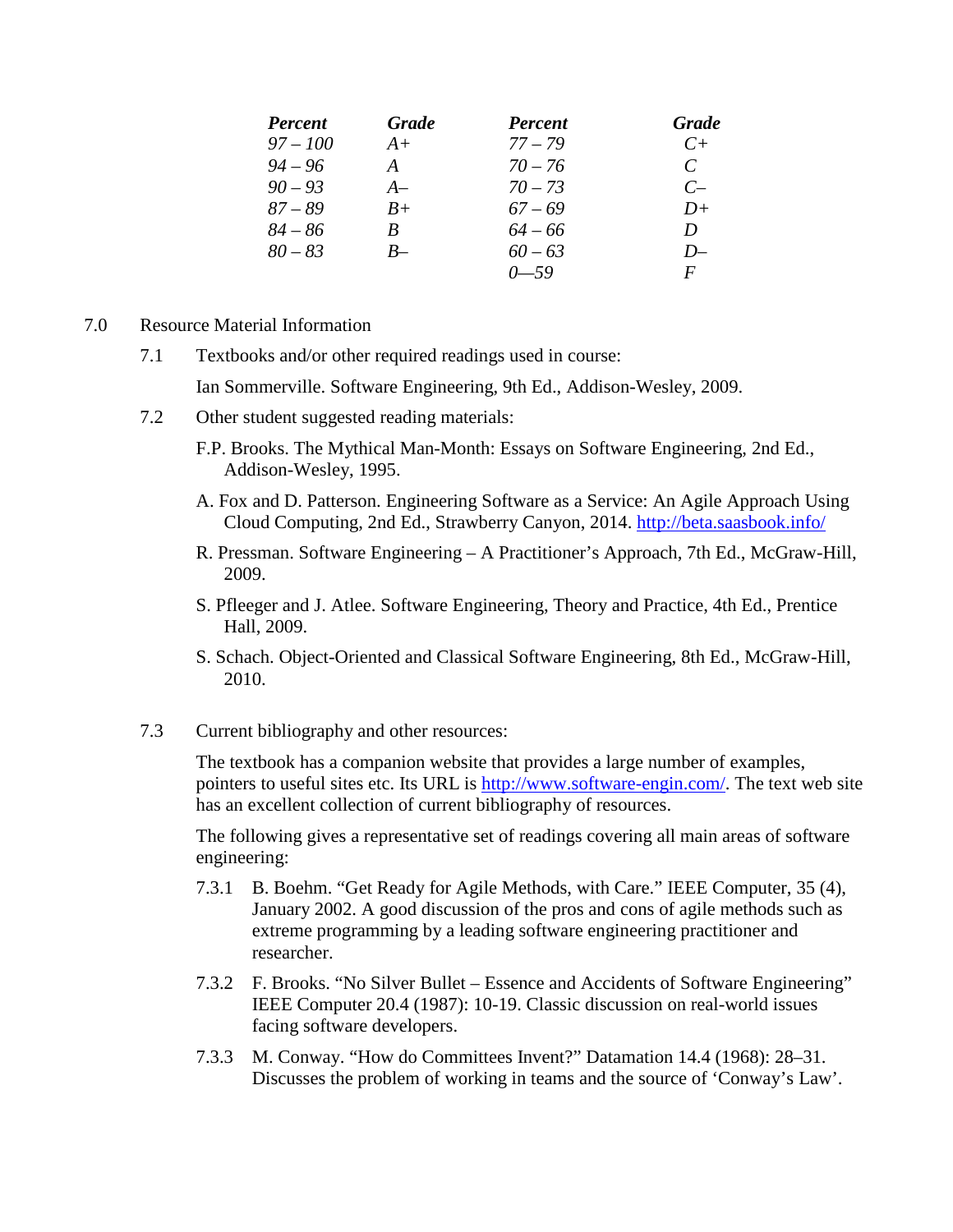- 7.3.4 M. Lindvall and I. Rus (eds) Special Issue on Software Process Diversity. IEEE Software, 17 (4), July 2000. This special issue includes a number of interesting and useful articles on different types of process for developing software. It also includes articles covering process maturity and the CMM.
- 7.3.5 R. C. Martin. "Extreme programming Development through Dialog." IEEE Software, July 2000. A short introduction that addresses common concerns about extreme programming.
- 7.3.6 N. J. Nunes and J. F. Cunha. "Wisdom: A Software Engineering Method for Small Software Development Companies." IEEE Software, 17 (4), September 2000. A discussion of a 'lightweight' method that brings some elements of systematic software engineering to small organizations who cannot afford complex methods.
- 7.3.7 B. Nuseibeh. "Weaving Together Requirements and Architectures." IEEE Computer, March 2001. A short discussion of how requirements engineering and architectural design can be integrated in an evolutionary development process.
- 7.3.8 G. Pour, M. L. Griss and M. Lutz. "The Push to Make Software Engineering Respectable." IEEE Computer, 33 (5), May 2000. Describes the essentials of professionalism for software engineers.
- 7.3.9 E. Raymond. "The Cathedral and the Bazaar" Linux Kongress (1997) June 16, 2011 <http://www.catb.org/~esr/writings/cathedral-bazaar/cathedral-bazaar>. A blueprint for today's open source development processes.
- 7.3.10 M. L. Russ and J. D. McGregor. "A Software Development Process for Small Projects." IEEE Software, 17 (4), September 2000. Suggests a software process that has been adapted for small companies.
- 7.3.11 R. H. Thayer. "Software System Engineering: A Tutorial." IEEE Computer, 35 (4), April 2002. There are few articles published on this important topic. This is a good overview and introduction.

### 8.0 Other Information:

- 8.1 Accommodations statement:
- 8.2 Other:
- 8.3 Author(s):

Harvey Siy

9.0 Computer Science Accreditation Board (CSAB) Category Content (class time in hours):

| <b>CSAB Category</b>                   | Core | Advanced |
|----------------------------------------|------|----------|
| Data structures                        |      |          |
| Computer organization and architecture |      |          |
| Algorithms and software design         |      |          |
| Concepts of programming languages      |      |          |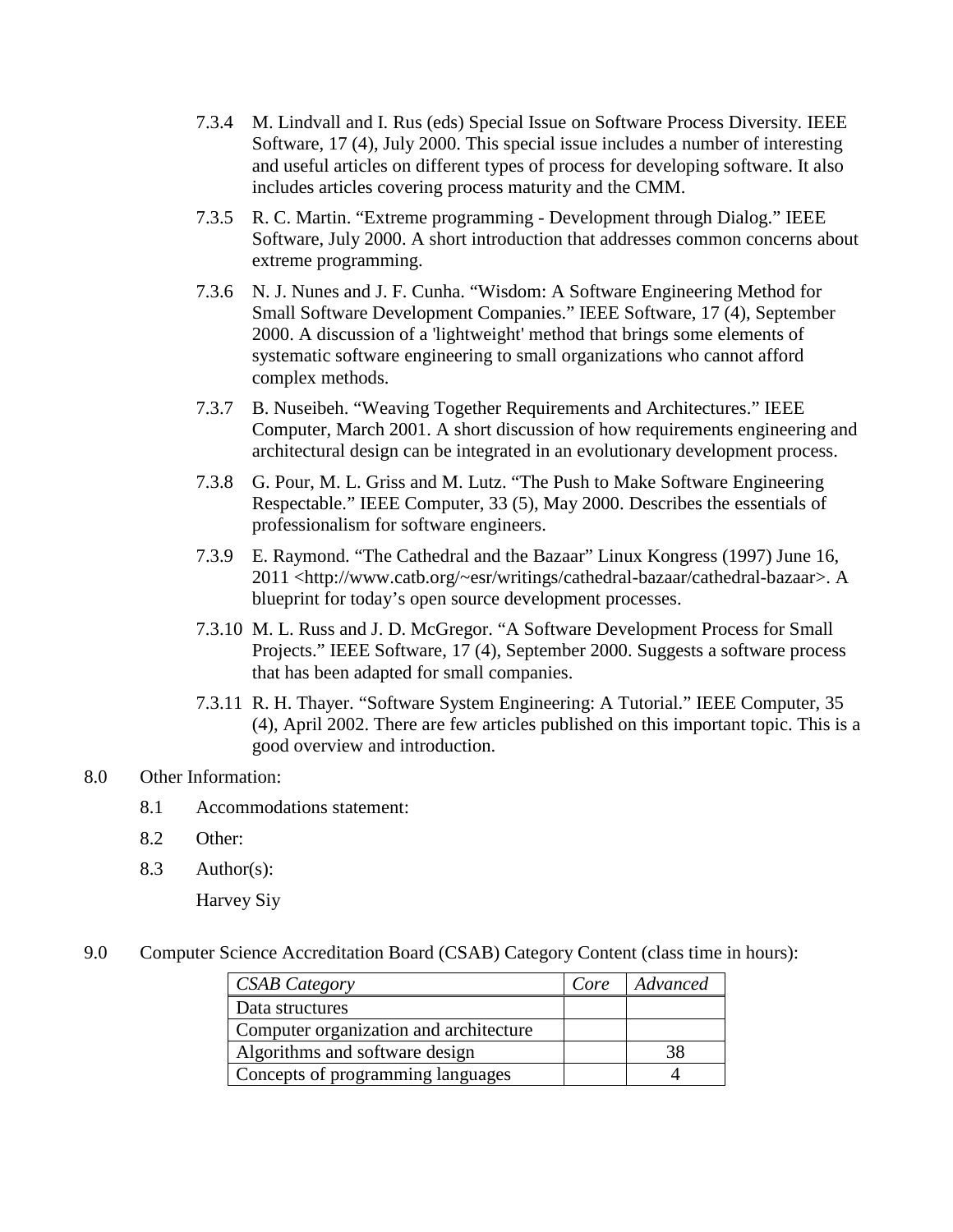10.0 Oral and Written Communications:

Every student is required to submit at least 2 written reports (not including exams, tests, quizzes, or commented programs) to typically 6 pages and to make 1 oral presentations of typically 15 minutes duration. Include only material that is graded for grammar, spelling, style, and so forth, as well as for technical content, completeness, and accuracy.

11.0 Social and Ethical Issues:

30 minutes discussions on professional and ethical responsibility in software engineering.

### 12.0 Theoretical content:

Please list the types of theoretical material covered, and estimate the time devoted to such coverage.

|      |                                                                            | <b>Contact Hours</b> |
|------|----------------------------------------------------------------------------|----------------------|
| 12.1 | System and software modeling and engineering process                       | 6.0                  |
| 12.2 | Foundation of system validation and formal methods in software engineering | 2.0                  |
| 12.3 | System architecture and design                                             | 1.5                  |
| 12.4 | Real-time and critical system concepts in software engineering             | 3.0                  |
| 12.5 | Pattern and application frameworks                                         | 1.5                  |
| 12.6 | Cognitive issues in human computer interaction                             | 1.0                  |
| 12.7 | Cognitive issues of people management and team dynamics                    | 1.5                  |
| 12.8 | Principles of cost estimation, planning and scheduling                     | 4.5                  |
|      |                                                                            |                      |

### 13.0 Problem analysis:

Please describe the analysis experiences common to all course sections.

Students learn how to understand the scope of the problem, the domain that encompases the problem, analyze the requirements and constraints. The system and engineering analysis mind set provide necessary skills that enable students to study the subject materials in different sections as a part of whole "system" with an "engineering" mind-set.

### 14.0 Solution design:

Please describe the design experiences common to all course sections.

Students learn to make and implement a variety of high and low-level design decisions, including: system and software architecture, subsystem, component, and interface design. Following the "engineering" mind set design enables students to develop solutions based on the analysis of the problem.

#### **CHANGE HISTORY**

| <b>Date</b>          | Change                                       | <b>By</b> whom | <b>Comments</b> |
|----------------------|----------------------------------------------|----------------|-----------------|
|                      | $09/25/2002$ Initial ABET version            | Zand           |                 |
| $06/13/2003$ Cleanup |                                              | Wileman        |                 |
|                      | $\mid$ 11/19/2008   Course textbooks updated | Siy            |                 |
|                      | 11/20/2008   Update of course objectives     | Siy            |                 |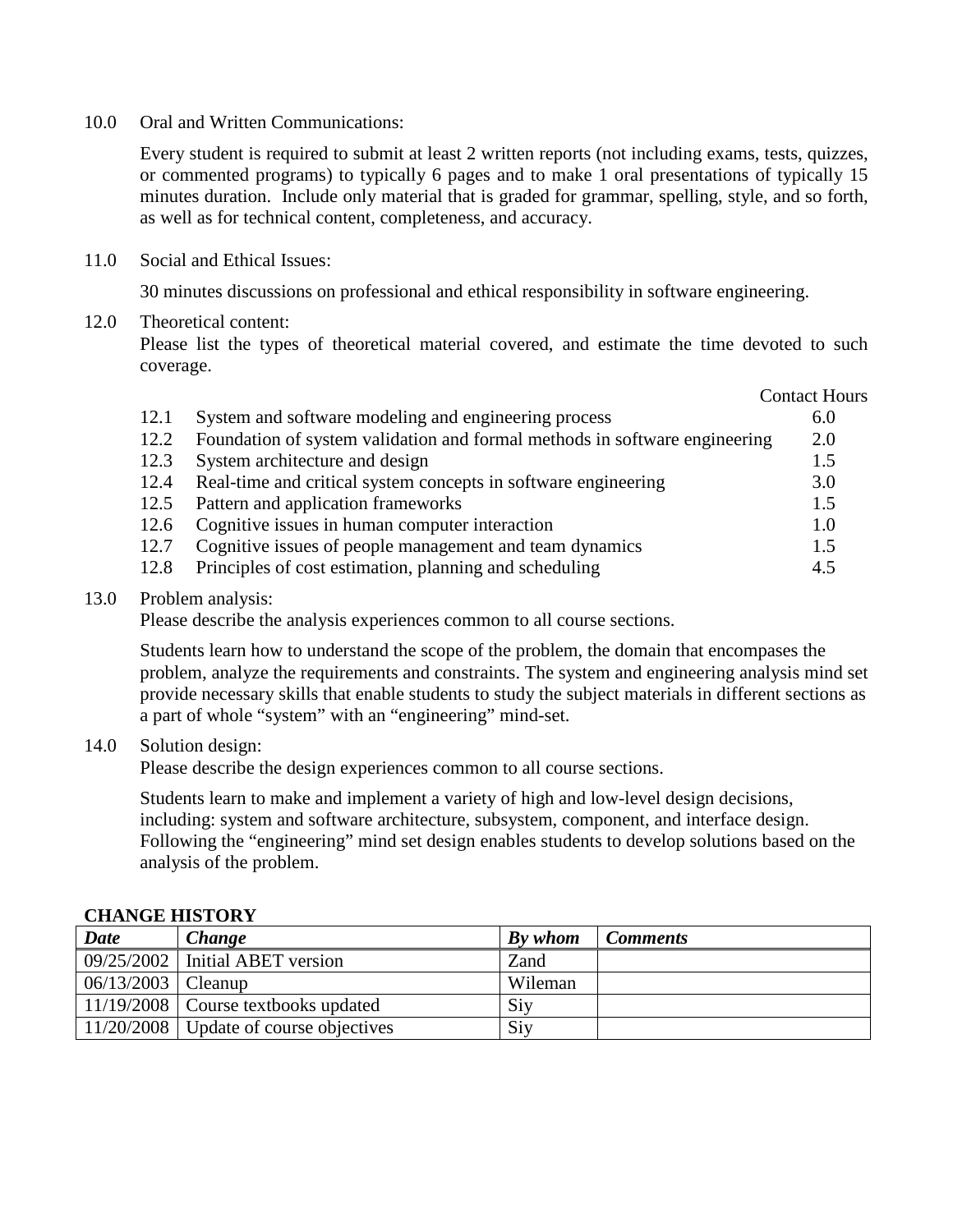|           | 11/20/2008   Insertion of table mapping course | Siy |  |
|-----------|------------------------------------------------|-----|--|
|           | objectives to program outcomes                 |     |  |
| 6/16/2011 | Updated bibliography                           | Siy |  |
| 7/29/2011 | Updated format to standard template            | Siy |  |
| 3/3/2014  | Updated bibliography                           | Siy |  |